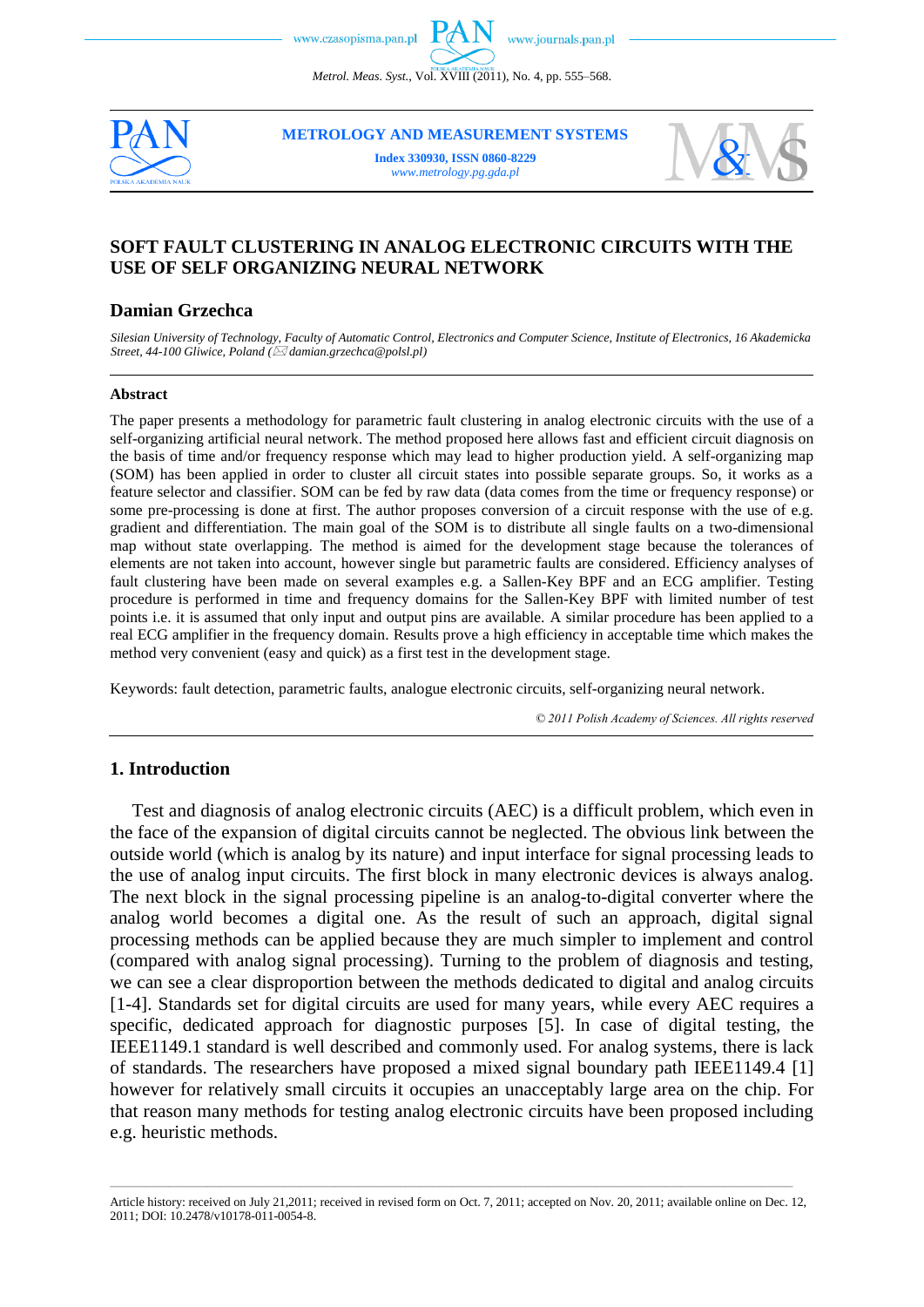

#### *D. Grzechca: SOFT FAULT CLUSTERING IN ANALOG ELECTRONIC CIRCUITS WITH THE USE OF SELF ORGANIZING…*

One of the major problems in the area of diagnosis is design for testability [\[6\],](#page-12-1) where a test point selection [7-10] and an input source function [11-13] are optimized. For test point optimization an entropy measure is proposed in [\[10\]](#page-12-2) and the same problem with use of a genetic algorithm is described in [\[7\].](#page-12-3) Comparison of the results of both approaches gives acceptable results (optimal) but the method described in [\[10\]](#page-12-2) is faster and it is deterministic. The input source optimization can be divided into two domains. An piecewise linear (PWL) function can be designed [14, 15] in case of time domain and a multitone signal (sum of a limited number of sinewaves) is created in the AC domain [12, 13]. A heuristic algorithm of simulated annealing is proposed in [\[12\]](#page-12-4) for optimal multitone selection. In the case of time domain, the output responses are acquired and classification is based on selected features (delay time, rise time, etc) [\[15\].](#page-12-5) The problem of analog fault diagnosis is very complex due to tolerances of elements, and the mainly continuous domain of circuit specification. Other wellknown problems come from the size of the analog part which occupies a much greater area than digital components. For a mixed IC, it is estimated that only 10% of the substrate consists of the analog part but the diagnosis cost exceeds 80% of the whole validation process (both analog and digital tests). Typically, the analog part consists of less than 100 elements and is responsible for acquiring information from the surrounding world (e.g. MEMS) or/and performing pre-processing operations on the analog signal (e.g. antialiasing filter) [1, 3, 6]. The circuit responses are measured for the selected test nodes in the predefined domain. A DC analog fault dictionary determination is proposed in [\[16\].](#page-12-6) In order to enhance the accuracy of classification, a number of soft computing algorithms can be applied [17-19]. Another reason for applying fuzzy logic is the masking effect of analog elements which leads to ambiguity regions [1, 20]. Historically, the ambiguity region equals 0.7 V for DC domain circuits, which means if the voltage in a particular node for at least two circuit states is less than 0.7 then the states are not separable. Nowadays, researchers apply the Monte Carlo analysis [\[21\]](#page-12-7) more frequently in order to determine an ambiguity region for a test point [12, 15]. Diagnosis of multiple catastrophic faults with the use of linear programming has been presented in [\[22\].](#page-12-8) The advantage of the method is components tolerance consideration. A very interesting approach to fault diagnosis with the use of sigma-delta modulation and an oscillation test has been proposed in [\[23\].](#page-12-9)

There are a number of artificial intelligence (AI) classification methods [1, 17-19] which provide significantly better classification results compared with the classical methods [\[16\].](#page-12-6) Application of wavelet transform is another interesting approach [1, 23]. The wavelet preprocessing results in better diagnosability of the electronic systems. A wavelet-neural network for soft parametric faults has been described in [24-26]. More, a neural network is designated for the purpose of diagnosis of a single [\[1\]](#page-11-0) and global parametric [27] faults. Another technique for fault diagnosis has been proposed in [\[28\],](#page-13-0) where measurements are transformed in multi-dimensional space. An algorithm for multiple fault diagnosis has been described in [\[29\],](#page-13-1) the method is based on the very precise measurements at test points.

A specification driven test (SDT) for field programmable analogue array (FPAA) is proposed in [\[30\].](#page-13-2) The authors present a diagnosis method with the use of the internal structure of the hardware. Hardware implementation of the built-in type test is proposed in [\[31\].](#page-13-3) Classification of nonlinearity and evaluation of the total harmonic distortion (THD) of the signal under test, without expensive automatic test equipment is presented in [\[32\].](#page-13-4)The tester is based on a sigma-delta modulator located on a board and artificial neural networks implemented in an attached personal computer. The SVM algorithm [\[33\]](#page-13-5) is applied to soft and hard faults diagnosis in analog electronic circuits. In this article, the time domain response for unit step excitation as well as soft- and hard-fault injection are considered.

The main disadvantage of AI algorithms is non-deterministic behavior, which often leads to unacceptable deviation of results (the AI algorithm for exactly the same data creates two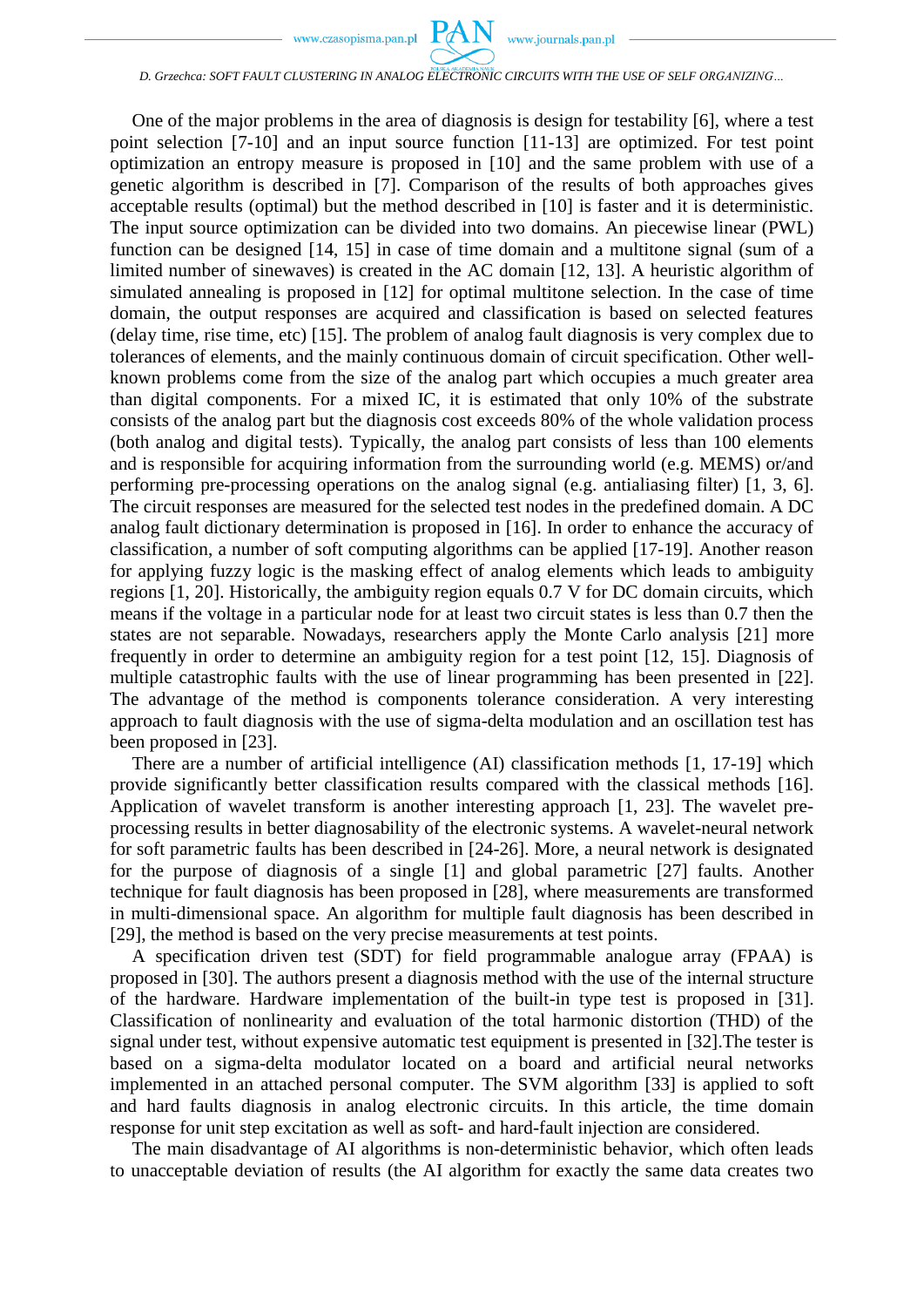

different, but almost always good results). Multilayer perceptron (MLP) and feed-forward neural network (FF-NN) applications [\[34\]](#page-13-6) to analog fault diagnosis are not enthusiastically invited by test engineers because of the aforementioned problem. Moreover, FF-NN and MLP are inefficient for a significant number of data and the first step should reduce this number to an acceptable value. Such chosen values within the circuit under test (CUT) response is named a feature. There are numbers of methods for features optimization but the PCA analysis seems to have results good enough [\[35\].](#page-13-7) Nevertheless, the first stage brief test should consider the whole response of the CUT and indicate if there is a possibility for fault detection and/or localization. For that purpose a special neural network has been investigated in this paper, called Kohonen or self-organizing map (SOM). However, there are known Kohonen neural network approaches to hard-fault diagnosis of analog circuits based on the observation of the power supply current [36, 37]. Another application of SOM has been described in [\[38\]](#page-13-8) where it tries to diagnose ambiguity groups after classification performed by MLP. Proposition of circuit diagnosis with the use of multiple frequencies and SOM is shown in [\[39\].](#page-13-9) Unfortunately, none of the applications introduces initial pre-processing and the possibility of detecting soft faults in both time and frequency domains, however the first attempt to diagnose an ECG amplifier has been published in [\[40\].](#page-13-10) In the next paragraphs the application of the self-organizing map (SOM) to analog fault diagnosis is presented. Next, two examples of different size are evaluated and compared with a radial basis function neural network (RBF-NN), and feed forward neural network (FF-NN).

#### **2. Testing Procedure**

Obviously, there are several stages for test application in analog and mixed electronic circuits. The development stage is the first place where a test can be applied. New product construction (package or chip) is a challenging task even if an assembly or package (final) test is not considered at this level. However, design for testability should be taken into account. In order to evaluate the project when a single fault occurs, a SOM is proposed as a fast and convenient tool for fault isolation on the basis of circuit response. The overall approach for diagnosis with the use of SOM is presented in Fig. 1.



Fig. 1. Testing procedure.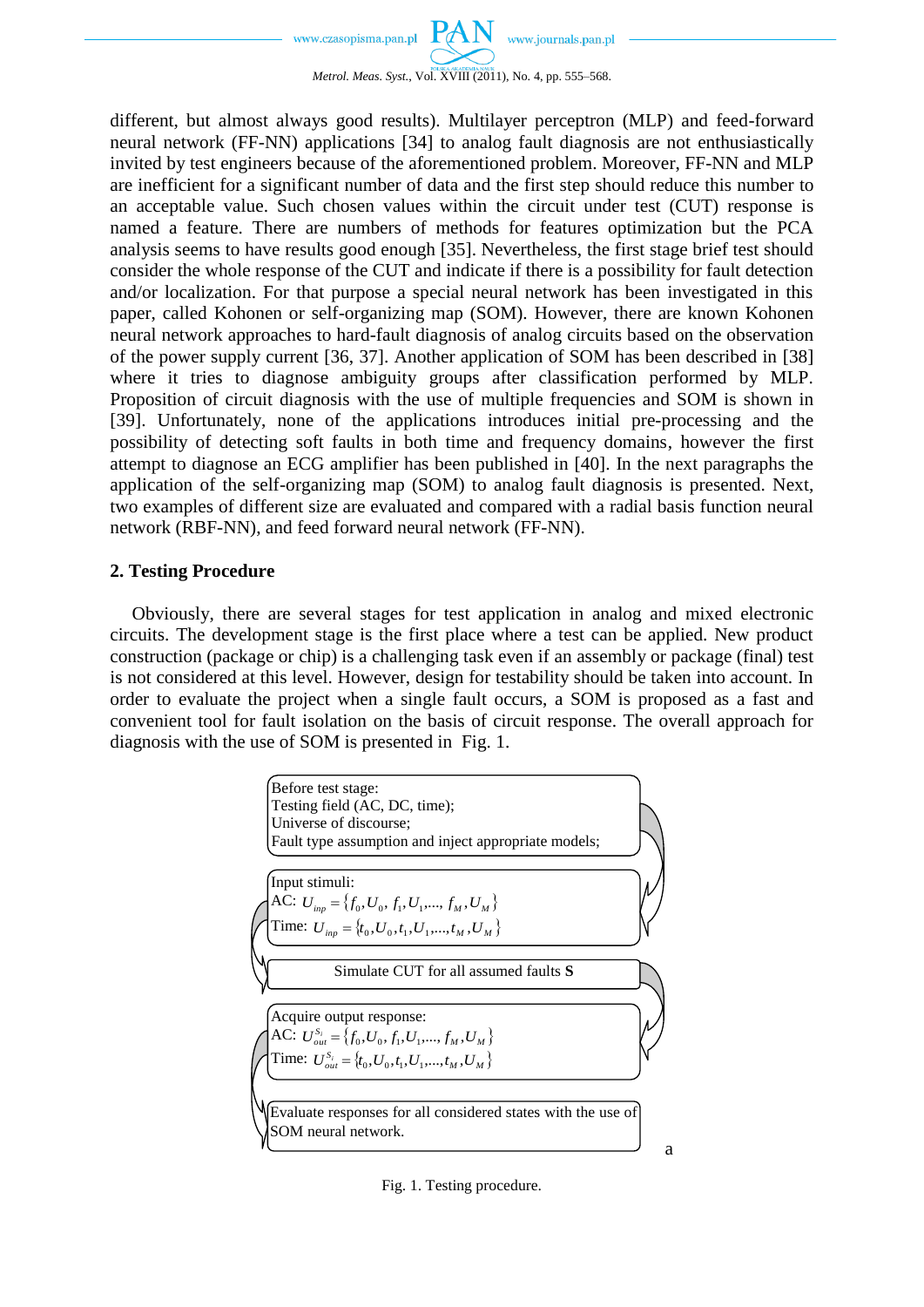It has been assumed that input stimulus and the output response are composed of equal number of points. In the following next two subsections the before-test stage and SOM are described.

#### *2.1. Before-Test Stage*

Let us assume a CUT with *N* parameters which have to be considered (very often it is *N* elements). The number of all states in the circuit with respect to upper and lower deviation of each parameter is *2N+1* which leads to circuit state set:

 $S = \{S_0, S_1, S_2, \dots, S_{2N}\}\,$ , where  $S_0$  is the healthy state.

The main goal of the method is to isolate  $S_0$  and then all other states under the following assumptions:

- upper and lower deviations are to be assumed by the test engineer and can be defined for parametric or catastrophic faults, i.e.

$$
E_k^{lower} = (1 - dev^{lower}) E_k^n
$$
  
\n
$$
E_k^{upper} = (1 + dev^{upper}) E_k^n
$$
 (1)

where  $E_k^n$  is the nominal value of  $k^{th}$  element,

*devlower* and *devupper* – depends on fault type, i.e. commonly for a parametric fault it is within the range <0.1;0.6> but for catastrophic faults *devlower=0.999* and *devupper=1E6.*

- Only a single fault occurs at a time,
- Healthy parameters may vary within the tolerance range. The tolerance value depends on circuit functionality and the technological process.

The main goals for the evaluation algorithm are:

- The output results should be obtained relatively fast, however the method belongs to SBT techniques and the time consumption is not crucial at the before-test stage.
- Output data should be analyzed without any pre-processing, i.e. lack of feature extraction block from the CUT is an advantage. The step of feature extraction is not a trivial task but it must be very often introduced in order to reduce input data. In other words, if an algorithm takes all data and reduces it into lower dimension then feature extraction is pointless.
- There must be a measure (or graphical visualization) which indicates clusters (circuit states) close to other circuit states. Such measure helps the test engineer to pay attention to neighbor states. The visualisation should help in assessing a circuit state, may cause a problem during the final test on a production assembly line.

Hence, the method should be independent of field testing, i.e. it allows for testing in the time-, AC, and DC domains. One of artificial intelligence methods which can be applied in the area of analogue fault diagnosis is the Kohonen neural network. The application of such a network and interpretation of results will be given in the next paragraph.

### *2.2. Self-Organizing Map*

A self-organizing map (SOM) is a type of neural network which is trained without an output pattern (called unsupervised learning). The learning algorithm was proposed by Kohonen in 1981 [41, 42]. The purpose of these networks is to group or classify input data, where similar inputs should be classified as belonging to the same category. These categories are determined by the same network based on the correlation of the input. An important feature of SOM is transformation of a large amount of input data into low-dimension map (typically two-dimensional) at the output.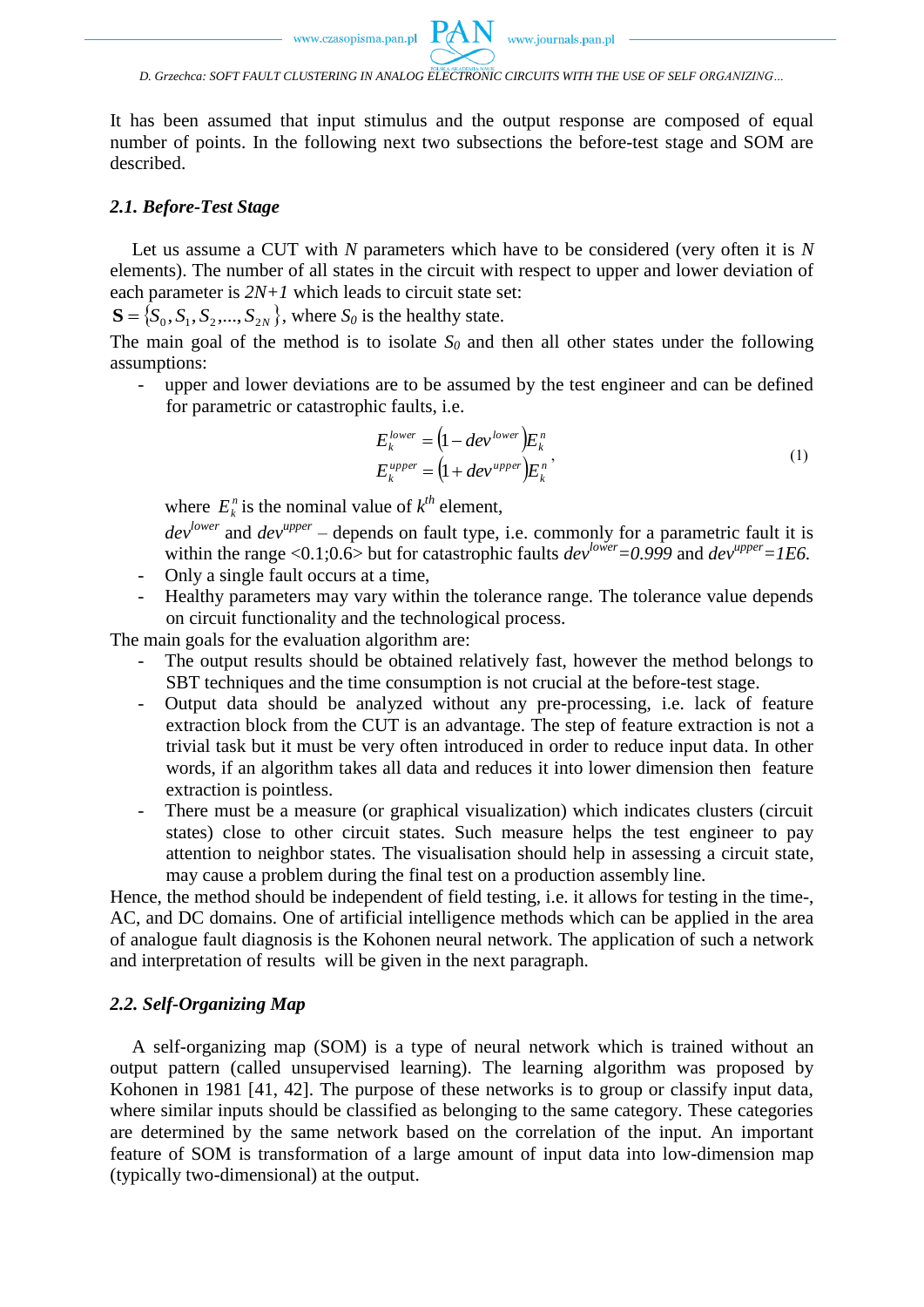



Fig. 2. SOM architecture.

A SOM is built with neurons in the form of a matrix and all of them are excited by the input signal. An important part of the network is a mechanism that for each neuron determines the degree of similarity between its weights to the input signal and calculates the neuron with the best match – the winner. Finally, the network has the ability to adapt to the winner neuron and its neighbors in order to carry out self-organization. So, the network topology depends on strength with which it responded to the input data. Then it can be assumed that the network is arranged, if the topological relationships between input signals and their images are the same. As aforementioned before, SOM has ability for reducing (converting) a large number of input data into a lower number of output data (clusters) which leads to a network architecture of two layers: input and output. Input units are fully connected with weights to output units which have been illustrated in Fig. 2.

The learning algorithm is based on feature presentation (e.g. signals) at the input of the SOM and it can be found in [42-45] and may be briefly cited in the following way:

- Select the topology for the output layer (initialize the current neighborhood distance, *G(0)* to a positive value. The output map dimension is the first important parameter describing the SOM structure. The neural network map must have enough space in order to distribute all states uniformly, i.e. the number of neurons must not be smaller than the number of states. Based on author's experiments, the number of a map should not exceed 10 times more clusters then states.
- Initialize weights from inputs to outputs to small random values;
- Let *n=1 (iteration variable – discrete time index)*
- *While (computational bounds are not exceeded) do*
	- 1. Select an input sample **u** to the network, where  $\mathbf{u} = \{u_1, u_2, ..., u_l\}$
	- 2. Compute the square of the Euclidean distance of **u** from the weight vector  $(w_i)$ associated with each output node.
	- 3. Select the output node  $N_{i*}$  with minimum value from pt. 2. Choose the winning neuron which fits the input vector the best [\[40\]](#page-13-10) with an appropriate distance metric.
	- 4. Update weights to all nodes within a topological distance of *G(n)* from *Nj\**, using the update rule:

$$
\mathbf{w}_j(n+1) = \mathbf{w}_j(n) + \alpha_j(n)G(j, \mathbf{u})(\mathbf{u}(n) - \mathbf{w}_j(n))
$$
 (2)

where  $\alpha$  is the learning rate (coefficient) generally decreases with time *n* (in our approach linearly, but it can be decreased exponentially):

$$
0 < \alpha_j(n) \le \alpha_j(n-1) \le 1 \tag{3}
$$

where  $n=1,2,...$  *no\_epochs;*  $j=1,...,$  *no\_features l=1,..., no\_states;* and  $G(j,\mathbf{u})$  is neighborhood function of the  $j^{th}$  neuron.

- 5. Increment *n*
- *Endwhile*

The neighbor function  $G(j, \mathbf{u})$  is defined as a Gaussian function: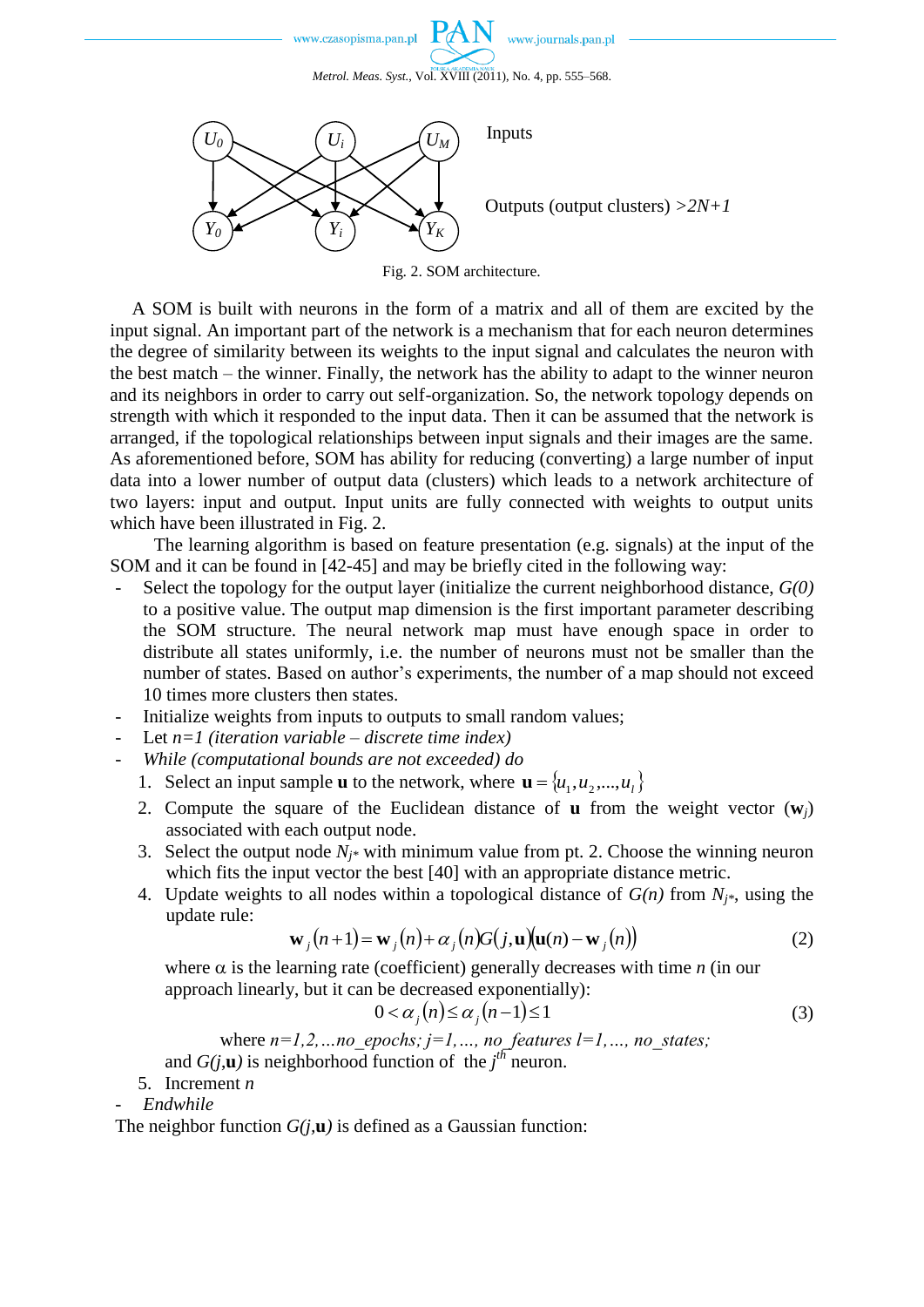www.journals.pan.pl

*D. Grzechca: SOFT FAULT CLUSTERING IN ANALOG ELECTRONIC CIRCUITS WITH THE USE OF SELF ORGANIZING…*

$$
G(j, \mathbf{u}) = \exp\left(-\frac{\left\|j - j^*\right\|^2}{\sigma^2(n)}\right)
$$
(4)

where  $||j - j^*||$  is the Euclidean distance between the weight vector of  $j^{th}$  neuron and winner  $j^*$ ,  $\sigma$  is the neighborhood parameter, decreasing in time.

The main goal of SOM is to distribute all states evenly in the predefined map.

### **3. Time domain testing**

For the purpose of correct interpretation of a SOM network let us consider the BPF from Fig. 3. The CUT is driven by a unit step function and time domain responses are gathered at the *out* point. The response consists of 101 data points distributed evenly over the range (0;1ms]:

 $U_{out}^{S_i} = \{t_0, U_0, t_1, U_1, \dots, t_{100}, U_{100}\}$  for all circuit states **S**={*S*<sub>0</sub>*S*<sub>1</sub>*, ...,S*<sub>14</sub>}={Healthy, R<sub>1</sub>(-),  $R_2(-)$ ,  $R_3(-)$ ,  $R_4(-)$ ,  $R_5(-)$ ,  $C_1(-)$ ,  $C_2(-)$ ,  $R_1(+)$ ,  $R_2(+)$ ,  $R_3(+)$ ,  $R_4(+)$ ,  $R_5(+)$ ,  $C_1(+)$ ,  $C_2(+)$ }, where (-) indicates the value of the element for  $dev^{lower}=0.1$  and (+) means  $dev^{upper}=0.1$  according to eq. (1). All responses are presented in Fig. 4. Each response has been transformed with the use of the following formulas:

- 1. Gradient: *t*  $U_{out}^{S_i}(t) = \frac{\partial U_{out}^{S_i}(t)}{\partial t}$  $S_i$  *(t)*  $= \partial U_{out}^{S_i}$  $_{out}(t) = \frac{c}{\hat{c}}$  $\nabla U_{out}^{S_i}(t) = \frac{\partial U_{out}^{S_i}(t)}{\partial t}$
- 2. Laplacian:  $l^{S_i} = \frac{\nabla^2 u_{out}^{S_i}(t)}{l}$ 4  $l^{S_i} = \frac{\nabla^2 u_{out}^{S_i}(t)}{l}$  $S_i = \frac{\nabla^2 u_{out}^{S_i}}{I}$
- 3. Differentiate:  $\text{Diff}^{S_i} = u_{out}^{S_i}(t_{n+1}) u_{out}^{S_i}(t_n)$ *S*  $n+1$ <sup>*f*</sup> $-u_{out}$ *S*  $Diff^{S_i} = u_{out}^{S_i}(t_{n+1}) - u_{out}^{S_i}(t)$



Fig. 3. Sallen-Key band pass filter.

Hence, correlations between the healthy state and fault responses have been calculated. It has been done for clarification of the method and better understanding of the SOM outputs, however this step is not mandatory and can be neglected.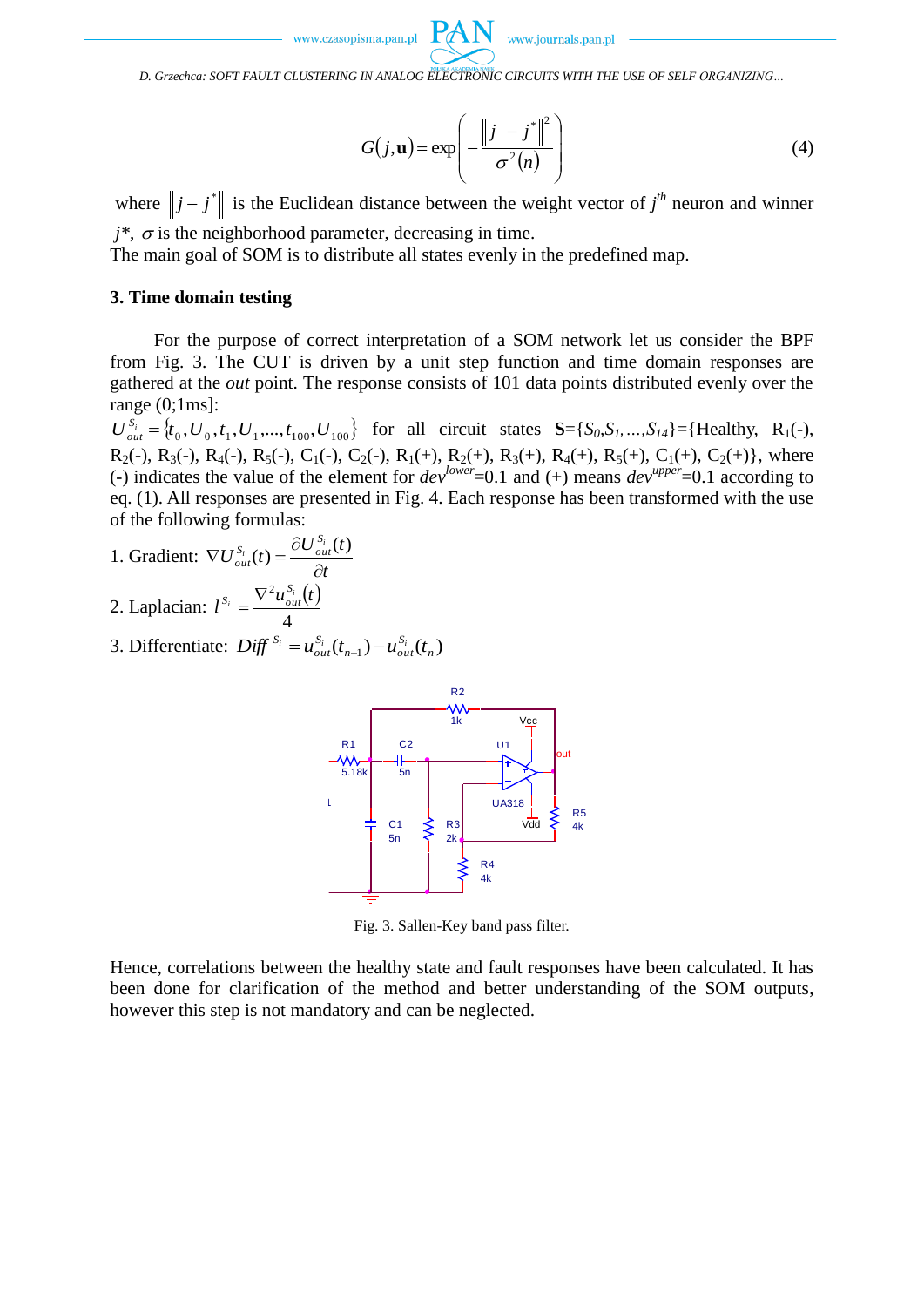



Fig. 4. Time domain circuit responses for all investigated states.

Pearson's correlation coefficient has been utilized as a parameter to assess the response of *S<sup>i</sup>* relative to the state *S0*:

$$
r_{S_0 S_i} = \frac{\text{cov } u_j^{S_0}(t), u_j^{S_i}(t)}{\sigma(u_j^{S_0}(t)) \cdot \sigma(u_j^{S_i}(t))},
$$
\n(5)

where  $\text{cov}(u_j^{S_0}(t), u_j^{S_i}(t)) = u_j^{S_0}(t) \cdot u_j^{S_i}(t) - u_j^{S_0}(t) \cdot u_j^{S_i}(t)$ *S j S j S j S j S*  $J_j^{S_0}(t)$ ,  $u_j^{S_i}(t)$  =  $u_j^{S_0}(t) \cdot u_j^{S_i}(t) - u_j^{S_0}(t) \cdot u_j^{S_i}(t)$  is covariance,  $u_{out}^{S_i}(t)$  is the expected circuit response for state  $S_i$  (and corresponding fault);  $\sigma(S_i)$  is standard deviation of state  $S_i$ . Correlation values between the nominal response and all other states under consideration are depicted in Table 1.

| <b>State</b>         | Differentiate | Gradient  | Laplacian |
|----------------------|---------------|-----------|-----------|
| $S_0$                | 1.0000        | 1.0000    | 1.0000    |
| $S_I$                | 0.9972        | 0.2797    | 0.9724    |
| $S_2$                | 0.9596        | 0.3575    | 0.7142    |
| $S_3$                | 0.8738        | $-0.0766$ | 0.8898    |
| $S_4$                | 0.9842        | $-0.2881$ | 0.5470    |
| $S_5$                | 0.9439        | 0.3184    | 0.9634    |
| $S_6$                | 0.9523        | 0.1293    | 0.6606    |
| $S_7$                | 0.9430        | $-0.5787$ | 0.9411    |
| $S_8$                | 0.9982        | $-0.5142$ | 0.8725    |
| $S_9$                | 0.8891        | 0.1299    | 0.8368    |
| $S_{\mathit{10}}$    | 0.9613        | 0.5285    | 0.4956    |
| $S_{II}$             | 0.9321        | 0.5883    | 0.9568    |
| $S_{I2}$             | 0.9822        | $-0.4872$ | 0.5683    |
| $S_{13}$             | 0.9494        | $-0.6759$ | 0.8990    |
| $S_{I\underline{4}}$ | 0.9669        | 0.5666    | 0.8954    |

Table 1. Correlation values between state  $S_0$  and other states.

Correlation coefficients are going to SOM and the network should cluster the data into separate groups.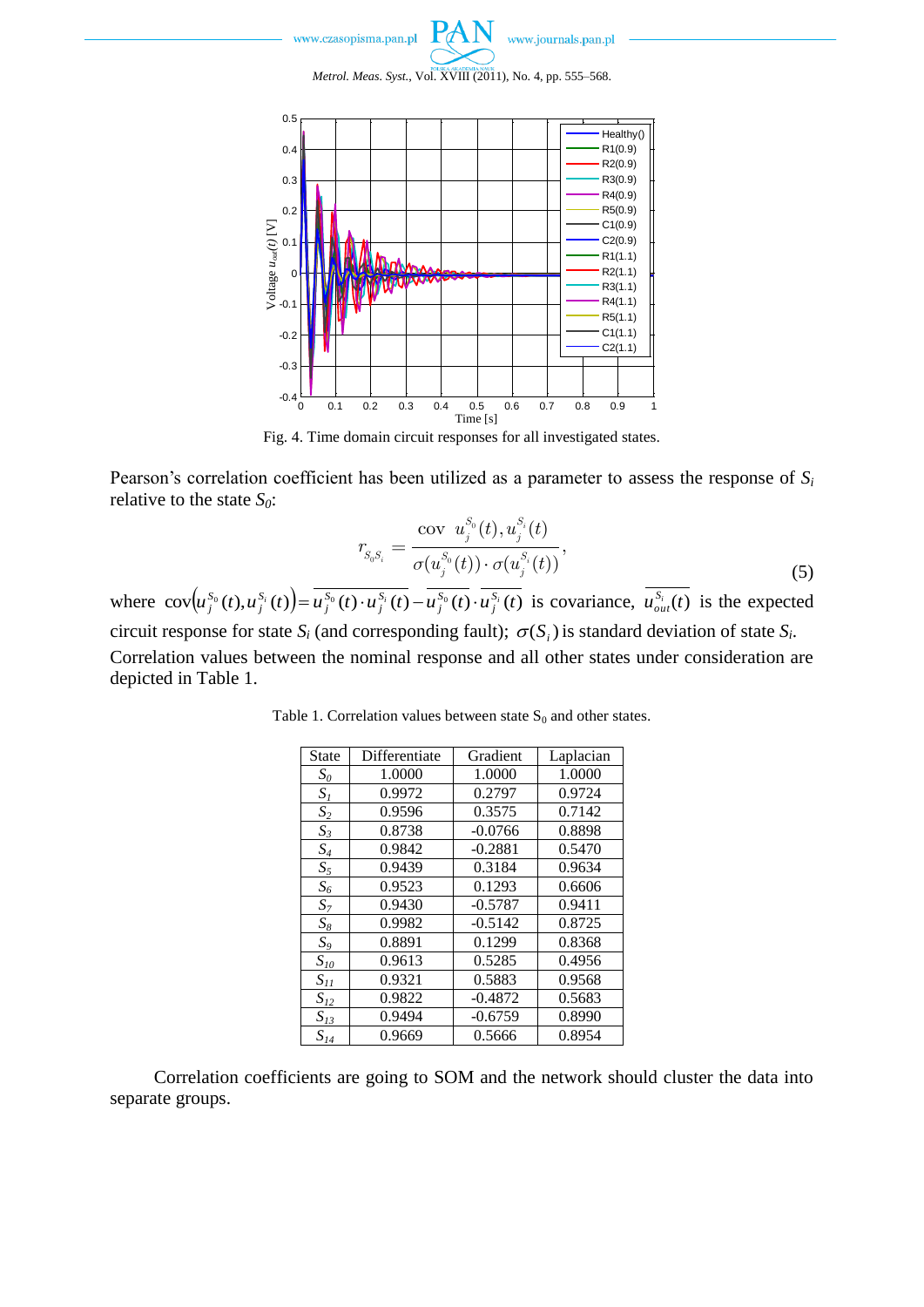*D. Grzechca: SOFT FAULT CLUSTERING IN ANALOG ELECTRONIC CIRCUITS WITH THE USE OF SELF ORGANIZING…*

### *3.1. Interpretation and description of results*

The Matlab environment has been utilized for method implementation and SOM neural network construction. According to the procedure from subsection 2.2 and the number of input data, the SOM architecture is presented in Fig. 5. The output topology must consist of much more neurons then states under consideration which has been inferred from many simulations and experience. Therefore, the output matrix is a map 7x6=42 neurons.



Fig. 5. Network architecture.

Fig. 6 presents SOM neighbour weight distances, where a dark color indicates relatively large weight (long distance) and light color means small weight. Fig. 7 present visualizations of the weights that connect each input to each of the output neurons (dark color  $=$  large weight), i.e. if the connection patterns of two inputs are very similar, the inputs were highly. In the example none of inputs are the same so it suggests low correlation between inputs which is much more suitable.



Fig. 6. SOM Neighbor Weight Distances.

Figs. 6 and 7 can be utilized for results evaluation in the case of any optimization process. Nevertheless, the main aim of the method is to cluster data (CUT state) into separate groups, then the most important is Fig. 8 (left). It tells how many data points are associated with each neuron, i.e. for 100% correct location of fault states each neuron should be linked with one input.



Fig. 7.Weights from SOM inputs.

The left subplot in Fig. 8 is the output map with the number of samples belonging to each neuron. The right subplot shows interpretation of sample hits with labelled circuit faults associated with a particular neuron.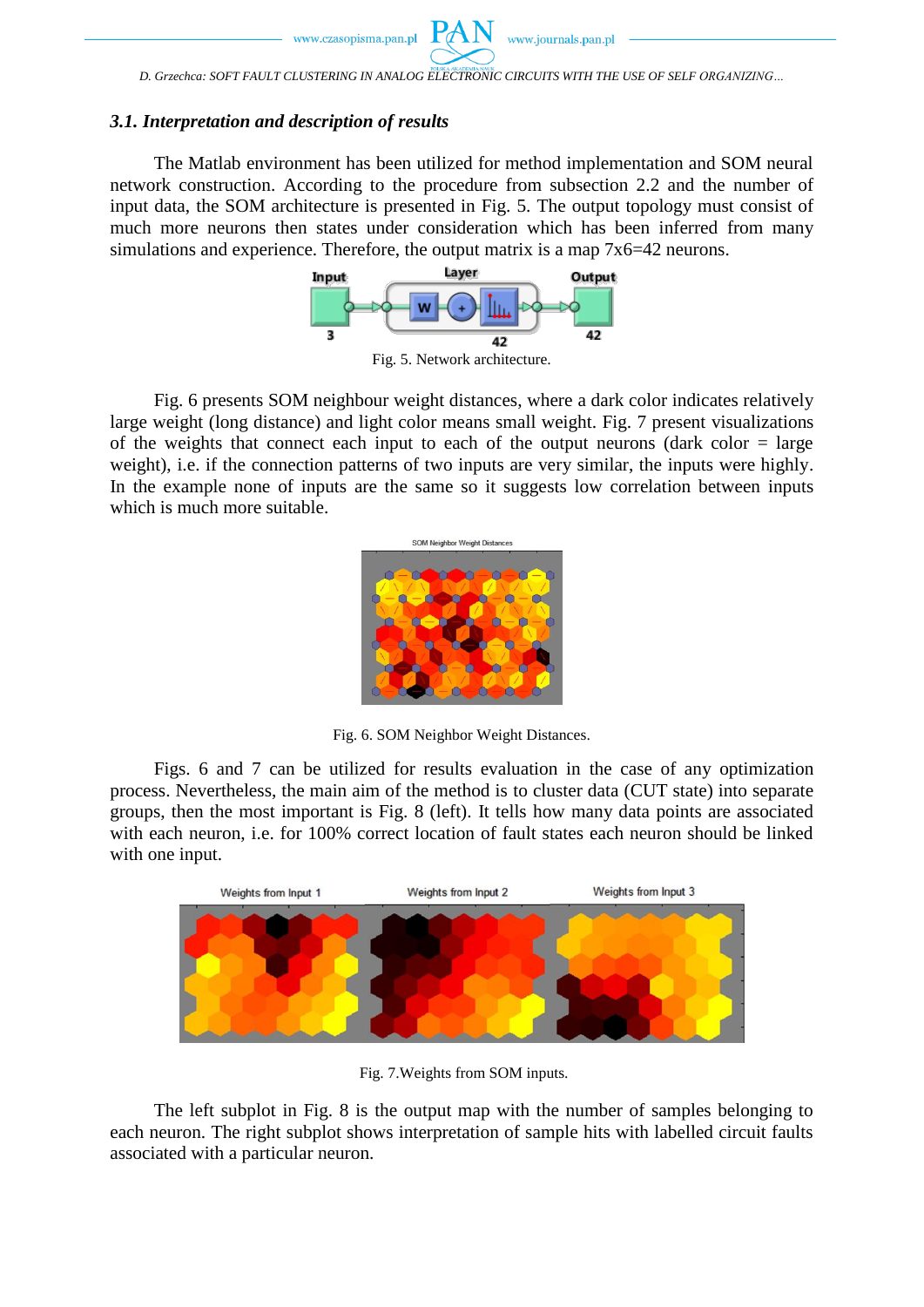

Fig. 8. Sample hits – raw data from SOM (left) and state interpretation (right).

Now, it is quite easy to draw a conclusion because a healthy state is far from other states (no neighbor state bordering with it), whereas  $R4(1.1)$  is close to 4 states:  $C2(1.1)$ ,  $C1(0.9)$ ,  $R2(0.9)$  and  $R2(1.1)$ . It means that the test engineer must take into consideration a possibility of incorrect localization under tolerance distribution and different soft fault deviations. However, soft fault has been set to 10% which is very low deviation from the nominal value.

# **4. Frequency domain testing**

In this section two examples with larger number of states have been investigated. The goal is to apply the method in the frequency domain without any feature extraction and calculation before data entering the SOM network. As mentioned before, the method should be fast in implementation, hence the pre-processing is assumed to be needless.

# *4.1. Sallen-Key Band Pass Filter*

The filter from Fig. 4 has been evaluated again, but in the frequency domain. Again, all elements have been checked  $S = \{S_0, S_1, ..., S_{14}\} = \{Healthy, R_1(-), R_2(-), R_3(-), R_4(-), R_5(-), C_1(-),$ C<sub>2</sub>(-), R<sub>1</sub>(+), R<sub>2</sub>(+), R<sub>3</sub>(+), R<sub>4</sub>(+), R<sub>5</sub>(+), C<sub>1</sub>(+), C<sub>2</sub>(+)}, where (-) indicates the value of the element for  $dev^{lower}=0.3$  and (+) means  $dev^{upper}=0.3$  according to eq. (1). The frequency responses for all states are drawn in Fig. 9 between 1 kHz and 500 kHz in the semilogarithmic scale.



Fig. 9. Frequency responses in test point *[out]* for all faults.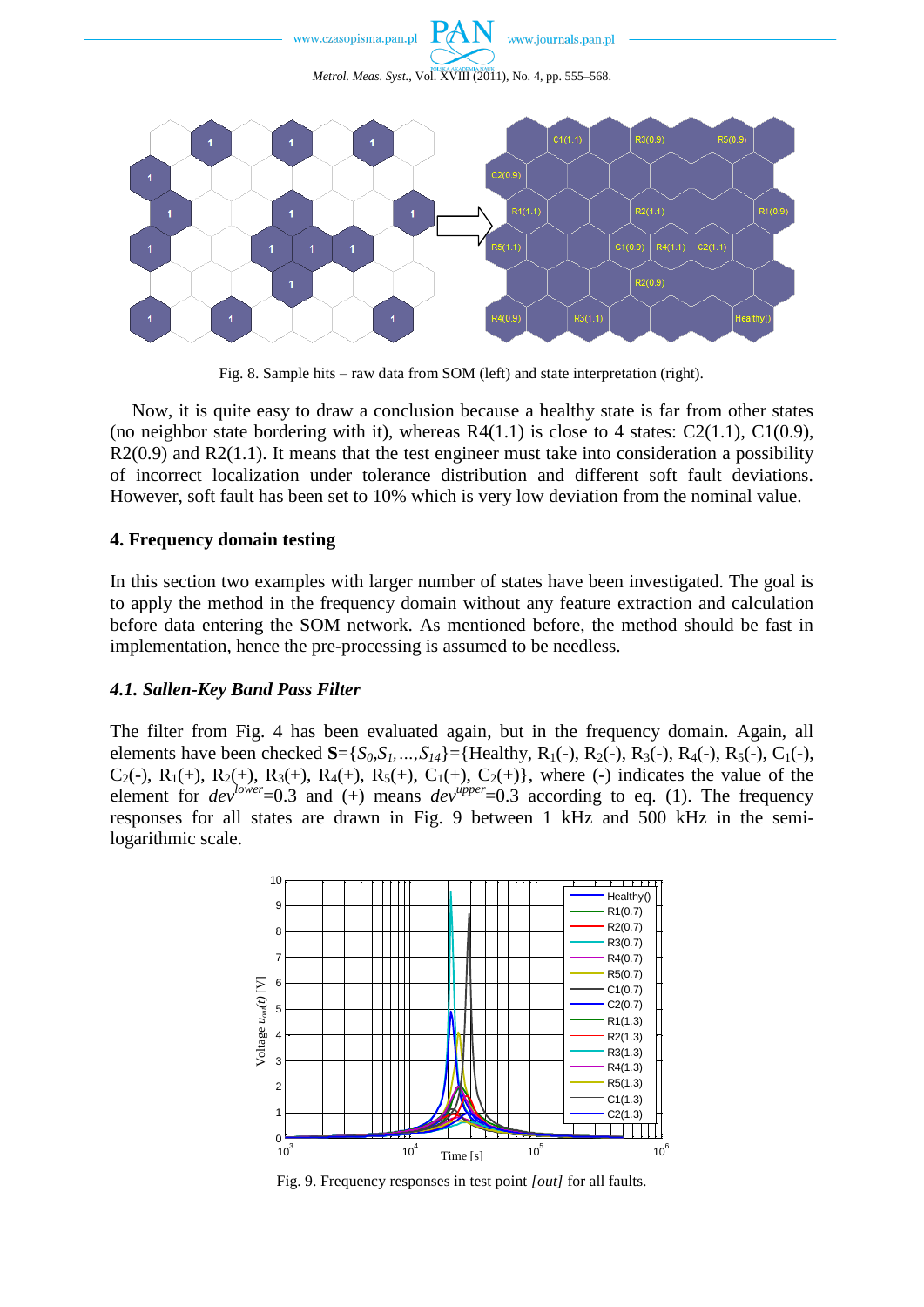The number of input data is 190 whereas the output map is constructed from  $9x8=72$  neurons.



Fig. 10. Network architecture.

After 200 epochs of the learning process, the output map looks like that in Fig. 11 where all states are isolated unequivocally. Comparing with the time domain, the healthy state is again far enough from other states but e.g.  $R2(0.7)$  is close to  $C1(0.7)$  and  $R1(0.7)$  which may be caused by other deviation and the frequency domain.



Fig. 11. State clustering results for BPF (Fig. 4).

The results obtained from SOM have been compared with other well-known methods, i.e. feed-forward neural network and radial basis function neural network. The comparison was made on several levels like: detection and localization rate, ambiguity regions and time consumption. Summary results are in Table 2.

| <b>Type of Classifier</b> | Input data | Output       | Detection | Localization | Ambiguity set | Time [s] |
|---------------------------|------------|--------------|-----------|--------------|---------------|----------|
|                           | per state  | structure    |           |              |               |          |
| <b>SOM</b>                | 190        | 9x8          | Yes       |              |               | 5.35     |
|                           | 190        | 3 layers     |           |              |               |          |
| <b>Neural Network FF</b>  |            | (20, 15, 10) | Yes       |              | 4             | 93.5     |
|                           |            | neurons)     |           |              |               |          |
| Neural Network RBF        | 190        |              | Yes       |              |               | 5.75     |

Table 2. Comparison of fault diagnosis for different types of neural networks.

Table 2 shows correct detection rate for all neural networks, however only RBF and SOM allow for 100% localization of all faults. More, time consumption necessary for learning is almost 20 times greater for FF-NN. It flows from the number of input data and this is the reason for feature extraction in case of FF-NN. The fastest learning time is for SOM and besides the output map gives visualisation of circuit states, what is difficult to obtain for other networks.

# *4.2. ECG amplifier circuit*

Next example is the output stage of an ECG amplifier (Fig. 12) [46] which may be applied for real signal acquisition. The input stage of the ECG amplifier together with e.g. input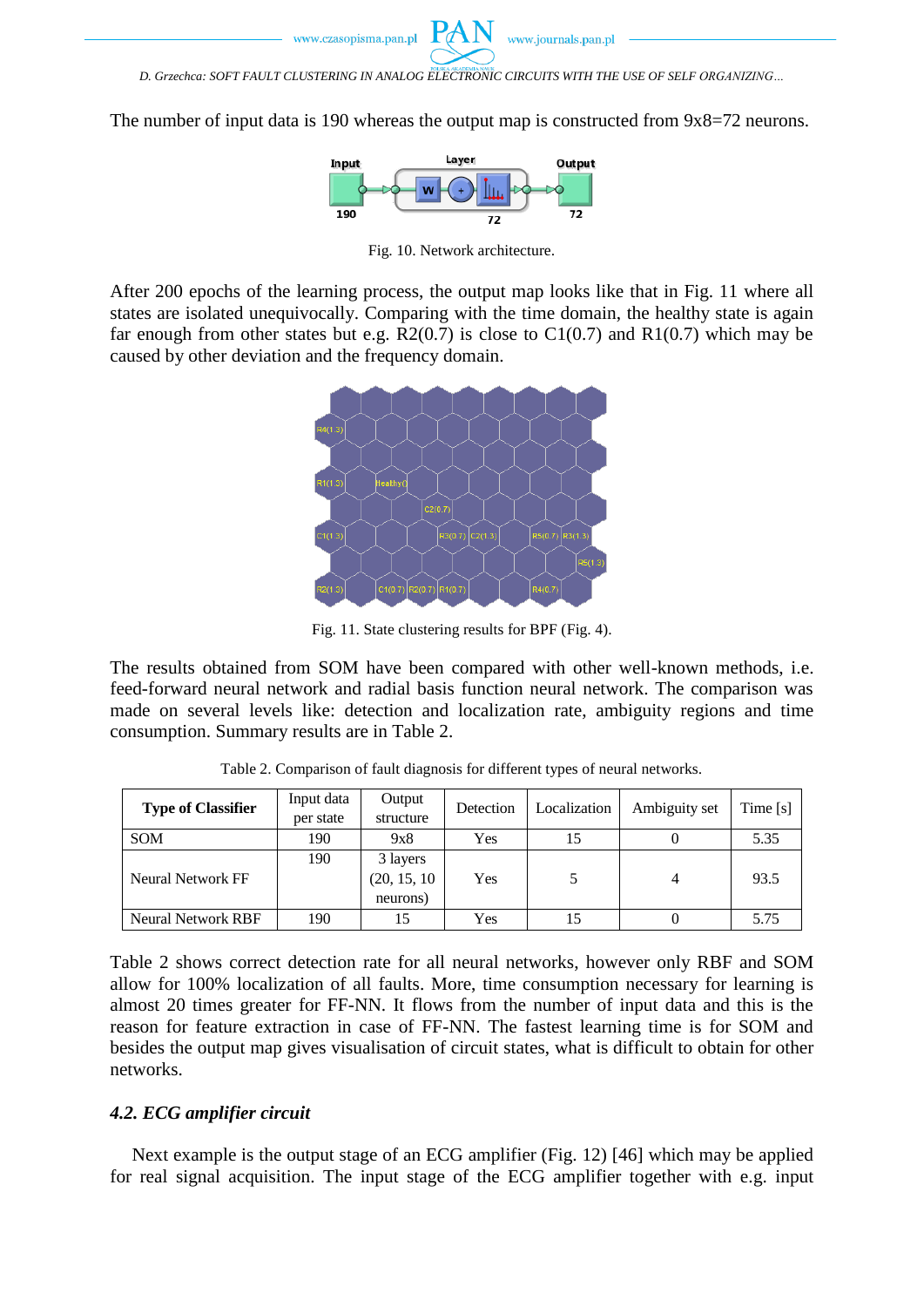drivers is composed of an instrumentation amplifier (e.g. INA128) and it is not presented here, however it plays an important role in ECG acquisition.



Fig. 12. ECG amplifier.

All elements have been checked  $S = \{S_0, S_1, \ldots, S_{24}\} = \{Healthy, R_{11}(-), R_{12}(-), R_{20}(-), R_{21}(-),$  $R_{22}(-), R_{23}(-), C_{7}(-), C_{12}(-), C_{13}(-), C_{14}(-), C_{15}(-), R_{11}(+), R_{12}(+), R_{20}(+), R_{21}(+), R_{22}(+), R_{23}(+),$  $C_7(+)$ ,  $C_{12}(+)$ ,  $C_{13}(+)$ ,  $C_{14}(+)$ ,  $C_{15}(+)$ , where (-) indicates the value of the element for  $dev^{lower}=0.5$  and (+) means  $dev^{upper}=0.5$  according to eq. (1). The frequency responses for all states are drawn in Fig. 9 between 1 Hz and 10 kHz. Each characteristic is composed of 162 points within the aforementioned range. Hence, the input layer equals 162 neurons what is seen in Fig. 14. The output map is a 10x10 neuron matrix. Overall the learning process has taken approximately 6 seconds for 200 epochs and after all the classifier can recognize unequivocal 20 states out of 25. Similar results are gathered from the RBF neural network in comparable time. The worst results have been obtained for a typical feed-forward neural network whose training process is time-consuming and localization is on a very low level. Hence, FF-NN does not give appropriate diagnostic information and the application to analog fault localization is questionable.



Fig. 13. ECG amplifier frequency responses for all faults in the test point *[out].*

Let us look closer at the circuit schematic in Fig. 12. Resistor R19 is connected in series with the positive input of U5A operational amplifier. Without any doubt the deviation of R19 could not be detected without information about current in this branch.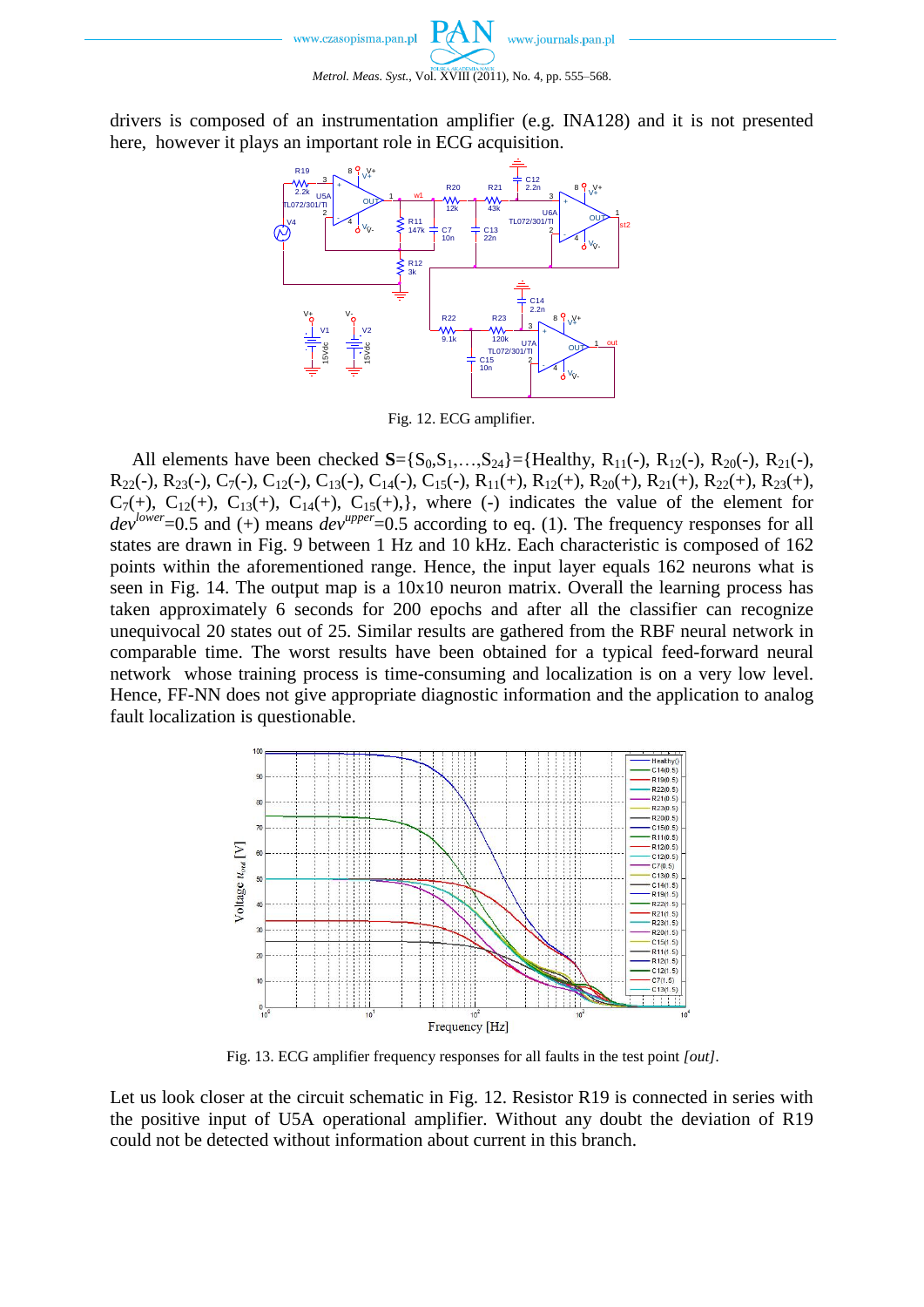

*D. Grzechca: SOFT FAULT CLUSTERING IN ANALOG ELECTRONIC CIRCUITS WITH THE USE OF SELF ORGANIZING…*



Fig. 14. Network architecture.

If such a brief conclusion is drawn then the undamaged circuit is also detected (there is word "yes" in brackets in Table 3).



Fig. 15. Clustering results for the ECG amplifier.

| <b>Type of Classifier</b> | Input data | Output       | Detection        | Localization | Ambiguity set | Time[s] |
|---------------------------|------------|--------------|------------------|--------------|---------------|---------|
|                           | per state  | structure    |                  |              |               |         |
| <b>SOM</b>                | 162        | 10x10        | No( <i>ves</i> ) | 20           |               | 6.16    |
|                           | 162        | 3 layers     |                  |              |               |         |
| Neural Network FF         |            | (20, 15, 10) | No( <i>ves</i> ) |              | 6             | 284.44  |
|                           |            | neurons)     |                  |              |               |         |
| <b>Neural Network RBF</b> | 162        | 25           | No( <i>ves</i> ) | 20           |               | 7.26    |

Table 3. Comparison of fault diagnosis for different types of neural networks.

#### **5. Conclusions**

A new approach to analogue circuit fault localization has been proposed in this paper. The method belongs to SBT techniques and the primary use of the method is at the development stage i.e. before the production stage. The method gives information about detection and localization relatively fast comparing to FF-NN and the time is comparable with RBF-NN. The main advantage of SOM is visualisation of results. All similar ("neighbor") faults can be recognized on the basis of the output map. Hence, the test engineer can pay much more attention to such elements in the circuit. Comparison with other neural networks and results shows that the use of the SOM neural network is giving a fast and reliable answer to the question whether the response (or selected features) provide detection and/or location of faults at the appropriate assumed level.

# **References**

<span id="page-11-0"></span>[1] Bushnell, L., Vishwani, D., Agrawal. (2002). Essentials of Electronic Testing for Digital, Memory and Mixed-Signal VLSI Circuits. *Kluwer Academic Publishers*, ISBN: 0-306-47040-3.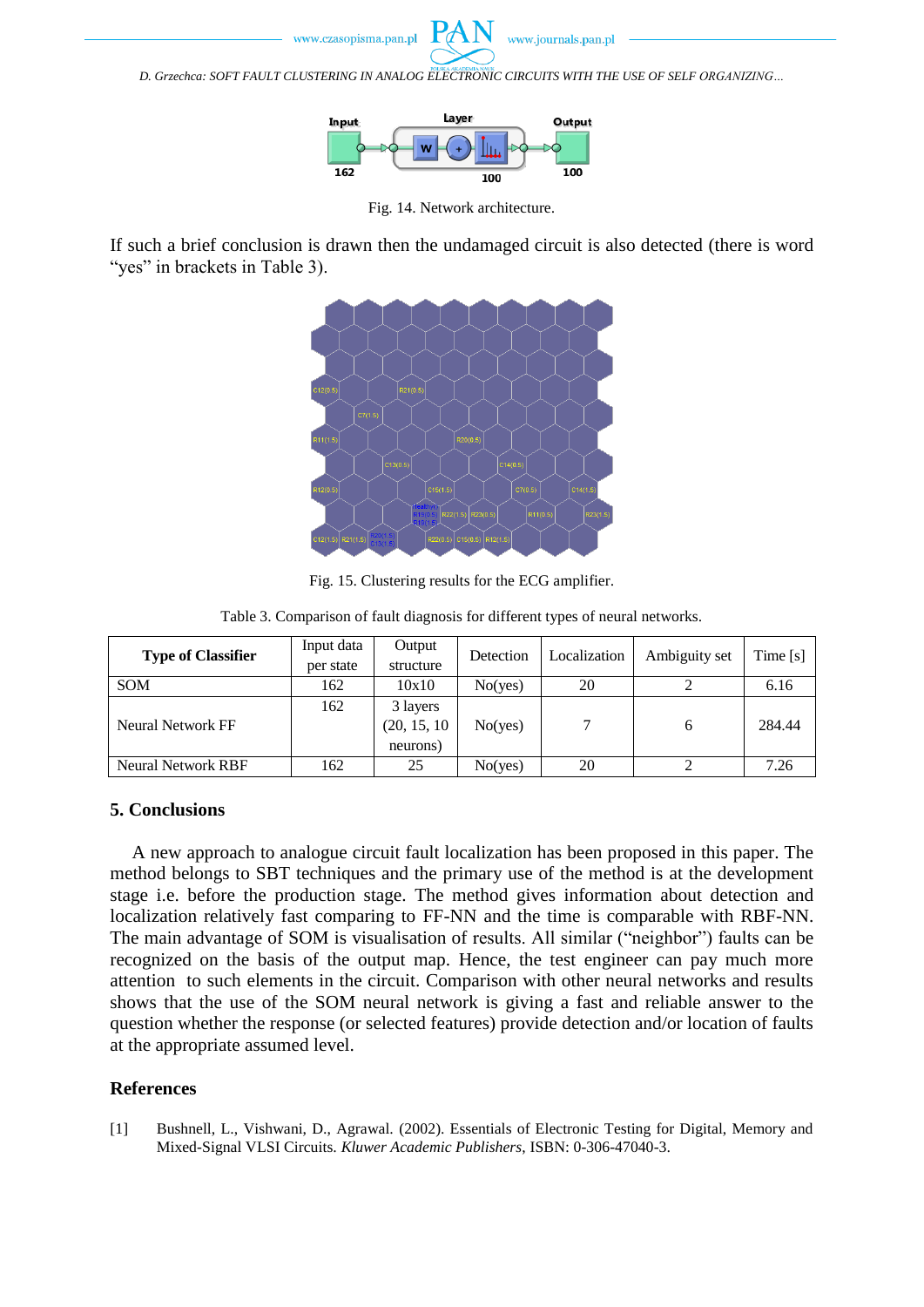- [2] Huertas, I.L. (1993). Test and design for testability of analog and mixed-signal integrated circuits: theoretical basis and pragmatical approaches. *Proc. ECCTD Conf*., 75-156.
- [3] Huertas, JL. (2004). Test and Design-for-Testability in Mixed-Signal Integrated Circuits, Kluwer Academic Publishers, Boston.
- [4] Milor, L.S. (1998). A Tutorial Introduction to Research on Analog and Mixed-Signal Circuit Testing. *IEEE Trans. on Circuits and Systems-II*, 45(10), 1389-1407.
- <span id="page-12-0"></span>[5] Lin, P.M., Elcherif, Y.S. (1998). Computational Approaches to Fault Dictionary, Analog Methods for Computer-Aided Circuit Analysis and Diagnosis. *M. Dekker*.
- <span id="page-12-1"></span>[6] Richardson, A., Lechner, A., Olbricht, T. (1998). Design for Testability for Mixed Signal & Analogue Designs – From Layout to System. *Proc. Int. Conf. on Electronics, Circuits and Systems*, 425-432.
- <span id="page-12-3"></span>[7] Golonek, T., Rutkowski, J. (2007). Genetic-Algorithm-Based Method for Optimal Analog Test Points Selection. *IEEE Trans. on Cir. and Syst.-II.*, 54(2), 117-121.
- [8] Prasad, V.C., Babu, N.S.C. (2000). Selection of test nodes for analog fault diagnosis in dictionary approach. *IEEE Trans. Instrum. Meas*., 49(6), 1289-1297.
- [9] Pułka, A. (2011). Two Heuristic Algorithms for Test Point Selection in Analog Circuits Diagnoses. *Metrology and Measurement Systems*, 18(1), 115-128.
- <span id="page-12-2"></span>[10] Starzyk, J.A., Liu, D., Liu, Zhi-H., Nelson, D.E., Rutkowski, J. (2004). Entropy-Based Optimum Test Points Selection for Analog Fault Dictionary Techniques. *IEEE Trans. on Instrumentation and Measurement*, 53(3), 754-761.
- [11] Grasso, F. Luchetta, A., Manetti, S., Piccirilla, M.C. (December 2007). A Method for the Automatic Selection of Test Frequencies in Analog Fault Diagnosis. *IEEE Trans. on Instr. and Measur.*, 56(6).
- <span id="page-12-4"></span>[12] Grzechca, D., Golonek, T., Rutkowski, J. (2007). Simulated Annealing with Fuzzy Fitness Function for Test Frequencies Selection. *IEEE Conference on Fuzzy Systems*, *FUZZ-IEEE*, Imperial College London, UK.
- [13] Sen, N., Saeks, R. (1979). Fault Diagnosis for Linear Systems Via Multifrequency Measurements. *IEEE Trans. On Circuits and Systems*, 26, 457-465.
- [14] Chruszczyk, Ł., Grzechca, D., Rutkowski, J. (September 2007). Finding of optimal excitation signal for testing of analog electronic circuits. *Bulletin of the Polish Academy of Science*, 55(3), 273-280.
- <span id="page-12-5"></span>[15] Golonek, T., Grzechca, D., Rutkowski, J. (September 14-17, 2008). Optimization of PWL Analog testing Excitation by Means of Genetic Algorithm. *Int. Conference on Signals and Electronic Systems, ICSES 2008,* 541-548.
- <span id="page-12-6"></span>[16] Hochwald, W., Bastian, J.D. (1979). A DC dictionary approach for analog fault dictionary determination. *IEEE Trans. on Circuits and Systems*, 26, 523-529.
- [17] Bilski, P., Wojciechowski, M. (2007). Automated Diagnostics of Analog Systems Using Fuzzy Logic Approach. *IEEE Trans. on Inst. and Measur.*, 56(6).
- [18] Grzechca, D., Golonek, T., Rutkowski, J. (2006). Analog Fault AC Dictionary Creation The Fuzzy Set Approach. *ISCAS 2006, IEEE International Symposium on Circuits and Systems*, Kos, Greece, 5744- 5747.
- [19] Wang, P., Yang, S. (2005). A New Diagnosis Approach for Handling Tolerance in Analog and Mixed-Signal Circuits by Using Fuzzy Math. *IEEE Trans. on Circuits and Systems-I: Regular Papers*, 53(10).
- [20] Zhou, L., Shi, Y., Tang, J., Li, Y. (2009). Soft Fault Diagnosis in Analog Circuit Based on Fuzzy and Direction Vector. *Metrol. Meas. Syst*., 16(1), 61-75.
- <span id="page-12-7"></span>[21] Muhammad, H.R. (2002). *Spice for Circuits and Electronics Using Pspice.*, 2nd ed., Prentice-Hall, New York.
- <span id="page-12-8"></span>[22] Tadeusiewicz, M., Hałgas, S., Korzybski, M. (2011). Multiple catastrophic fault diagnosis of analog circuits considering the component tolerances. *International Journal of Circuit Theory and Applications*, published online: March 29, 2011 | DOI: 10.1002/cta.770.
- <span id="page-12-9"></span>[23] Toczek, W. (2004). Analog fault signature based on sigma-delta modulation and oscillation-test methodology. *Metrology and Measurement Systems,* 11(4), 363-375.